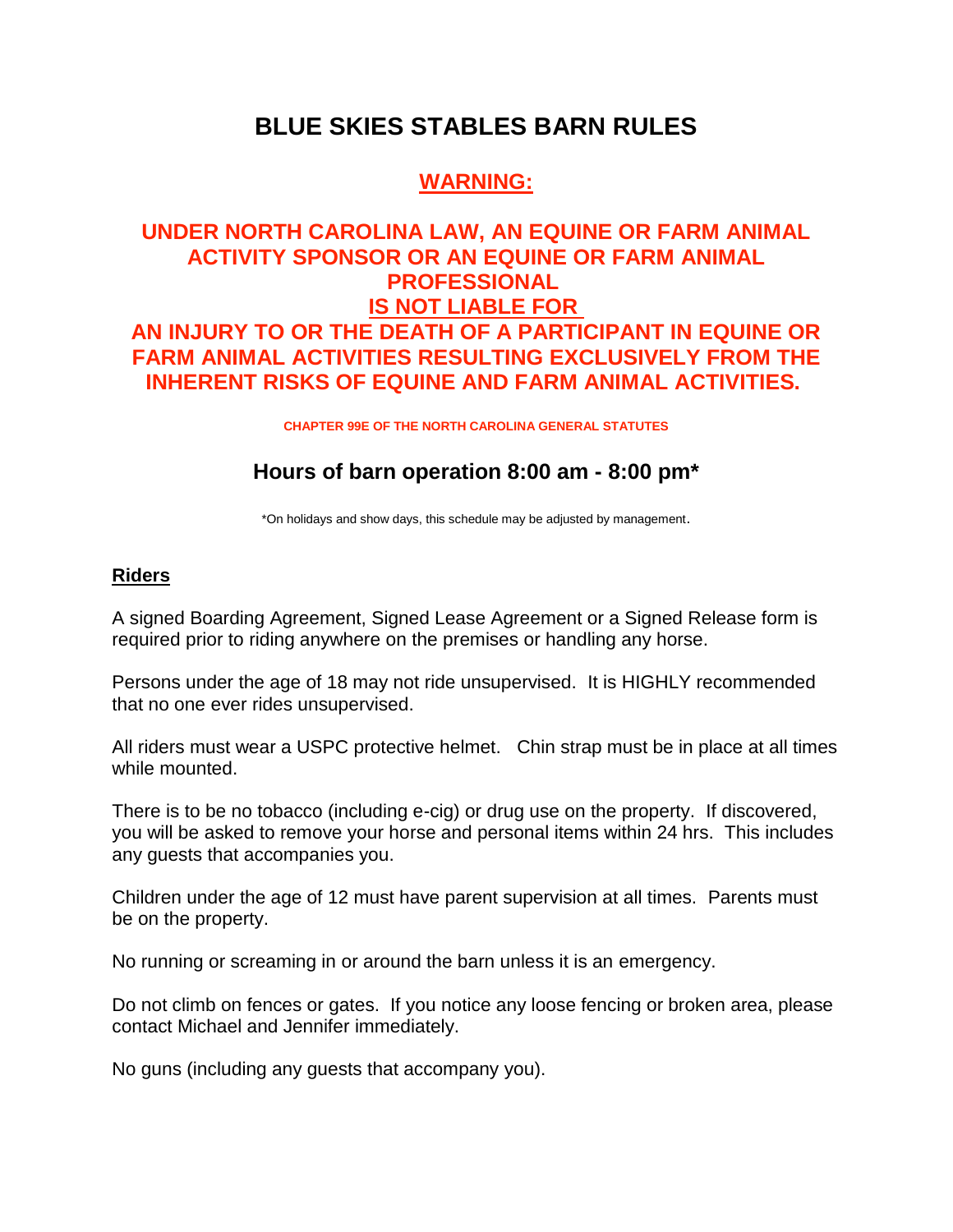Please park on the gravel and do not block the circle driveway.

Do not borrow something that is not yours. If it doesn't belong to you DO NOT touch it!

Please do not feed any treats to a horse other than your own or without permission from the owner.

If you or your guest break something at the barn please contact Jennifer and Michael. Together we will come up with a plan with how to fix it or replace it.

Any accident or injury to a person or horse must be reported immediately to the trainer and Michael or Jennifer. An accident report must be filled out. In an emergency there is a phone located in the office. This phone is for emergences only. Next to the phone is a list that includes the phone numbers for the trainer, Jennifer, Michael, vet, parents and horse owners as well as the address for the barn.

No parties will be held on the property without consent from Michael and Jennifer. There will be no birthday parties held at the barn.

#### **Barn Specifics**

Clean up all manure, hoof pickings, trash and debris of any kind **prior to riding.**

Remove your halter from cross ties prior to leaving the grooming station, wash pit or stall. This is for the safety of the horse and it is respectful to the shared space.

Keep both Tack Room doors closed.

Horses are to be tacked, washed or groomed in the grooming stall or wash pit **only**. Do not groom or tack in the aisle. If there is no room in either location you must groom or tack in your stall.

Do not pull the mane of your horse in the wash pit. This is not good for the drain or septic system. You are responsible for cleaning you mane clipping immediately. Do not wait until after a lesson or show.

Each owner/stall boarder (per horse) will be assigned a locker for tack and personal items. DO NOT store any form of food in your locker! All food and drink should be stored in the refrigerator located in the lounge (even wrapped and sealed food). All horse treats should be kept in the sealed canister provided. This is to prevent rodents. Those who do not comply, will lose locker privileges.

Locker use is up to the discretion of the horse owner. If you are leasing a horse please speak with the owner to determine where to store your items. If the owner is using the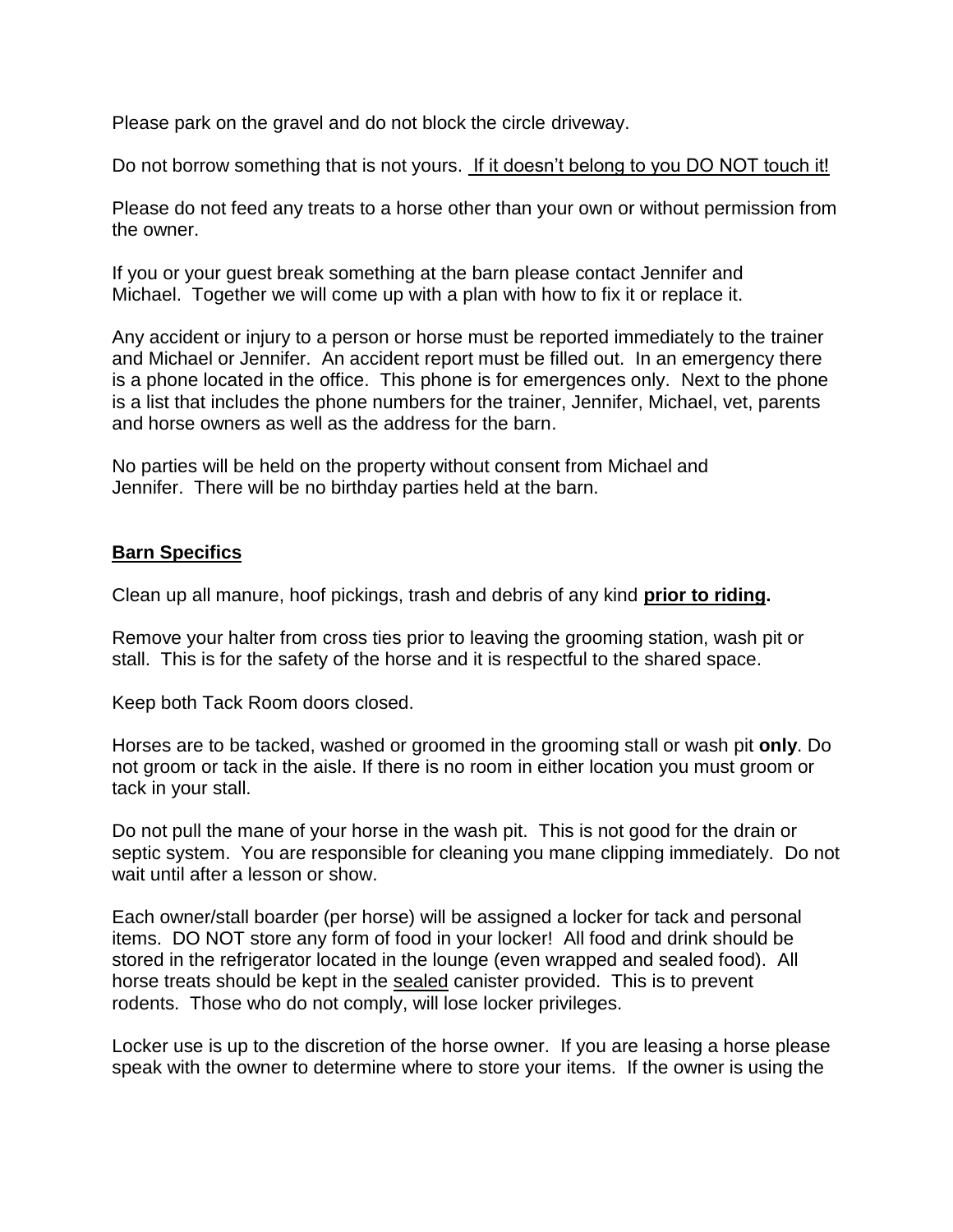locker for his or her tack you may store your items in the schooling tack room. This arrangement is between horse owner and leaser.

All tack not being used must be returned to the lockers prior to beginning of lesson. This means all brushes, sprays and personal items must be stored in lockers for the safety of others and especially the horses.

All aisles must be swept before leaving the barn. Please do not sweep debris outside the barn doors, this attracts flies and pests. Please sweep with a broom and dust pan. Place debris in wheel barrel.

There will be no tack trunks allowed at the barn except on show days.

Please do not bring your horse up to the house or into the yard.

All gates are to remain closed at all times (except when passing through). Please double check that all gates are closed and locked.

Horses are to remain on lead rope when outside of the barn. Horses are not permitted to free roam.

Do not tie horse to stall fronts or fencing

Check the Pasture White Board to determine what pasture your horse is to be returned .

Please do not adjust the air conditioning or heat. It is set at the temperature for a reason.

Please do not install any items in or on the stalls without permission (fans, hooks, Jolly Balls/toys).

Do not remove any stall supplies for any reason, including for shows.

### **Arena Specifics**

No one under the age of 16 may be at the barn unsupervised by an adult.

**No Cell Phone in any riding arena.** All phones must be kept outside the arena fencing.

If it is not your specific riding/lesson time and the trainer is teaching a lesson please choose to ride in the arena not being used. If it is raining and the trainer is using the covered arena please speak with him/her prior to entering the ring.